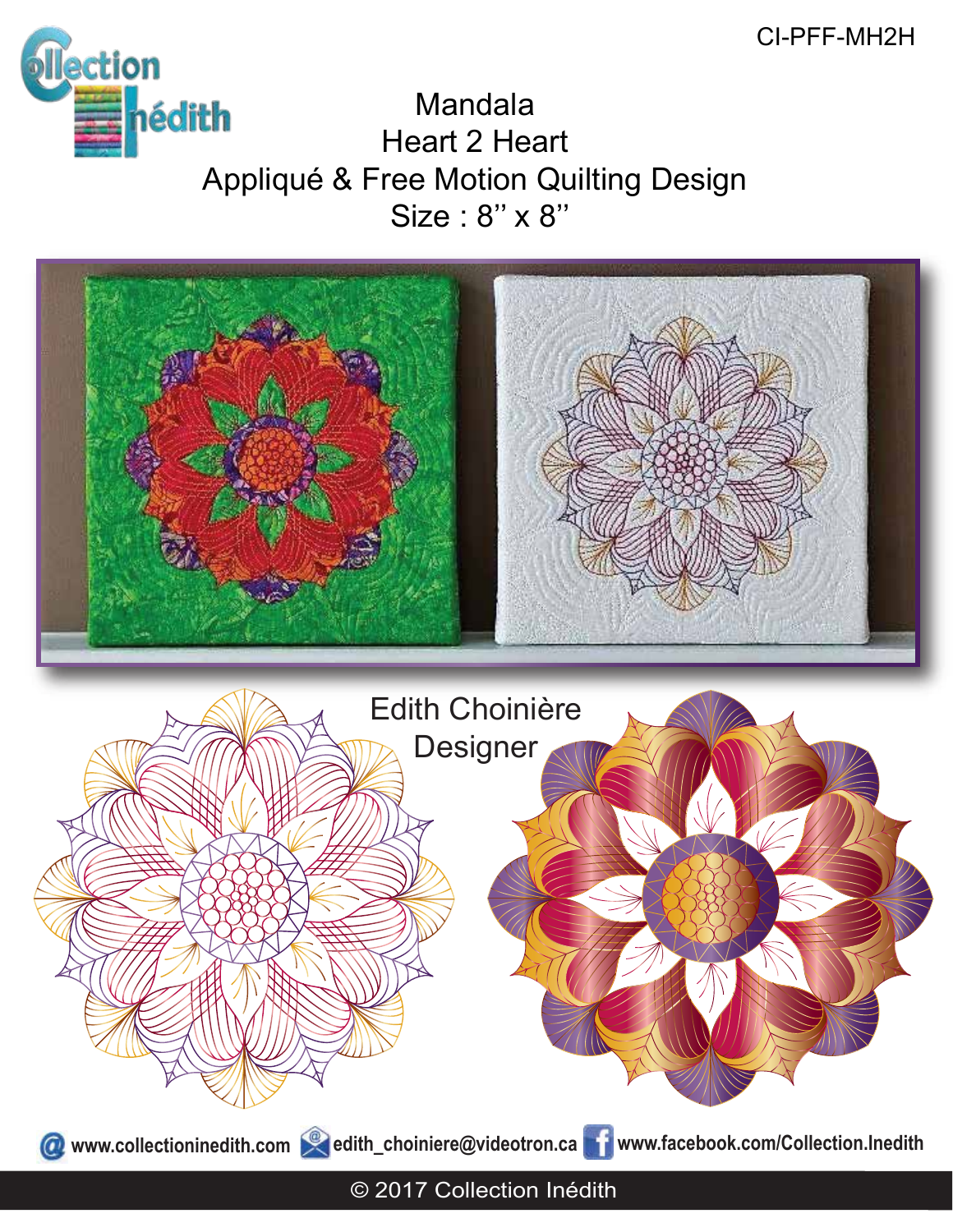# Mandala Heart 2 Heart

# Appliqué & Free Motion Quilting Design Size : 8" x 8"

Graphic illustrations pictures and page set up by Édith Choinière



Email: edith\_choiniere@videotron.ca Facebook: www.facebook.com/Collection.Inedith Web site: www.collectioninedith.com YouTube Channel: Collection Inedith Instagram: collection\_inedith

© 2018 Collection Inédith

All rights reserved

No part of this publication may be reproduced or transmitted by any means, electronic, mechanical, photocopying or otherwise, without the prior permission of the author.

This project was done using a Tiara from Babylock. It's a sit down, mid-arm quilting machine. This project can also be done on any domestic sewing machine using a Free Motion Quilting foot.

This design can be enlarge and quilting lines can be modified and simplified to make the Free Motion Quilting look lighter. It's really up to you.

### **Material required:**

You will need a light box/tracing table or a glass table top under which you can place a lamp underneath. The lightbox will be used to trace the Free Motion Quilting (FMQ) design on the fabric as well as placing the appliqués at the right place and quickly.

Option 1 - FMQ project without the Appliqué. You will need:

- 1. Two pieces of white fabric (tone on tone)  $15$ " x  $15$ " (one for the background and one for the backing)
- 2. One piece of cotton batting 16'' x 16''
- 3. Embroidery threads for quilting: red, purple, gold or dark yellow. I use SuperB embroidery threads 40 wt from www.monfil.ca

Option 2 - Appliqué project with FMQ design. You will need:

- 1. Two pieces of green fabric or the background color of your choice, 15'' x 15'' (one for the background and one for the backing)
- 2. Three different colors of scrap fabrics for the Appliqué.
- 3. One piece of cotton batting 16'' x 16''
- 4. Three sheets of Steam-A-Seam 9'' x 12'' (comes in a package of 5 sheets)
- 5. Embroidery threads gold and dark pink for quilting.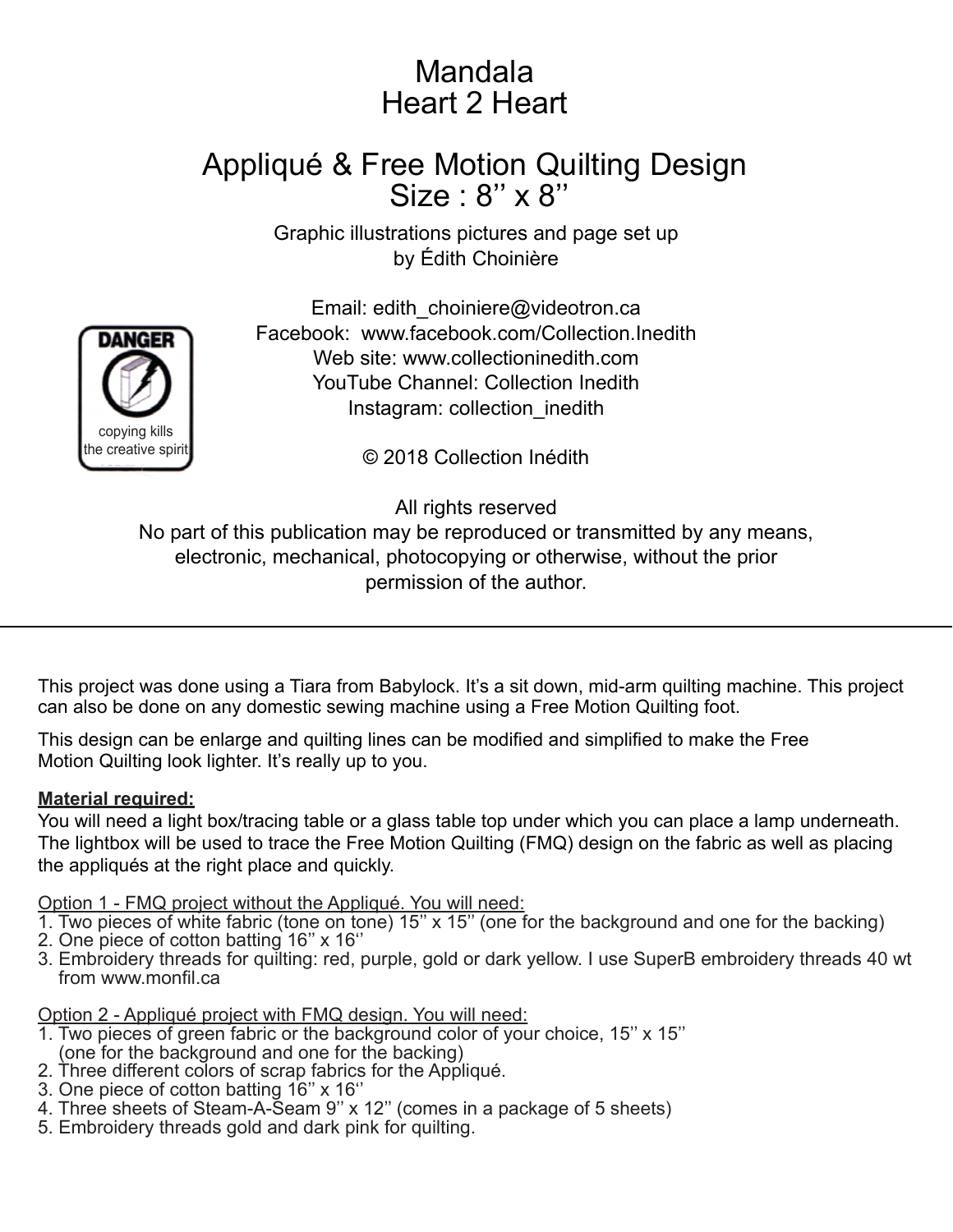# Mandala Heart 2 Heart **Instructions**

#### **Option 1: Instructions - FMQ project without the Appliqué**

- 1. Print template A (page 2) on letter paper and place the paper on the lightbox or tracing table.
- 2. Place the white background fabric 15'' x 15'' on top of the paper.
- 3. Turn on the lightbox, center the design and pin the paper and the fabric together.
- 4. With a pencil trace the design you see through the fabric.
- 5. When the tracing is done add the batting and the backing and start quilting.

### **Option 2: Instructions - Appliqué project with FMQ design.**

- 1. Print the Appliqué templates on page 6.
- 2. Trace them on Lite Steam-A-Seam.
- 3. Apply the templates that you just traced on the Steam-A-Seam on the wrong side of the fabric. Make sure you match the templates with your chosen theme of colors. Press to fuse the Steam-A-Seam on the fabric.
- 4. Cut each Appliqué individually.

If it's your first experience working with this product, look for the tutorial on the how to work with the ''Steam-A-Seam 2'' and some tips on how to place the appliqués on the background fabric perfectly and in just a few minutes. To find the Tutorial on my YouTube Channel, look for :

### **Collection Inédith - Steam-A-Seam 2 - Helpful tips**

- 5. Print the template B on page 4 and place it on the lightbox.
- 6. Take the green background fabric or the fabric you chose as the background (15'' x 15'') and place it on top of the paper template B.
- 7. Turn on the lightbox, center the design and pin the paper with the background fabric together.
- 8. Place the Appliqués on the background as you see them through the fabric. Start by placing Appliqués number 1, then 2 and 3 and finish with appliqués number 4 and 5. When you are satisfied with the position of the Appliqués on the background fabric, press to fuse the Appliqués to the background.
- 9. To trace, use a pencil for light colored fabric or a mechanical chalk pencil for dark fabric.
- Trace the Free Motion Quilting design free hand. Use Template A on page 2 as a guide.
- 10. Add the batting and the backing and start quilting.

### **Note that certain appliqués will be placed either in front or behind other appliqués.**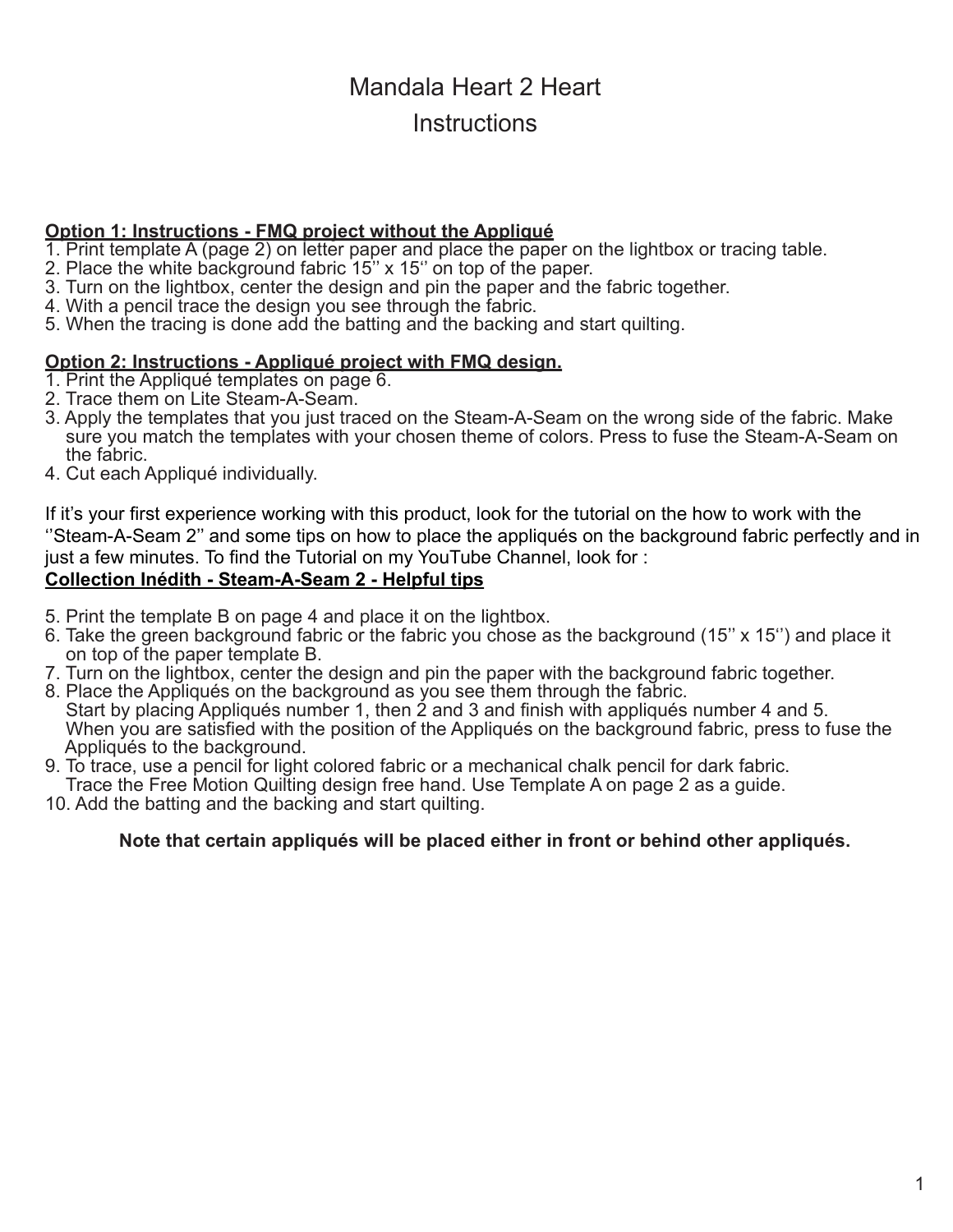### Mandala Heart 2 Heart Template A and FMQ Guide

### **Appliqué project with the FMQ design**

This guide will be used to draw free hand on the appliqués after they are fused to the background fabric.

### **Free Motion Quilting Project without the Appliqué**

This guide will be used to trace the FMQ design on the background fabric using the lightbox or tracing table.

### The red lines represents the appliqués

The black lines represent the Free Motion Quilting design

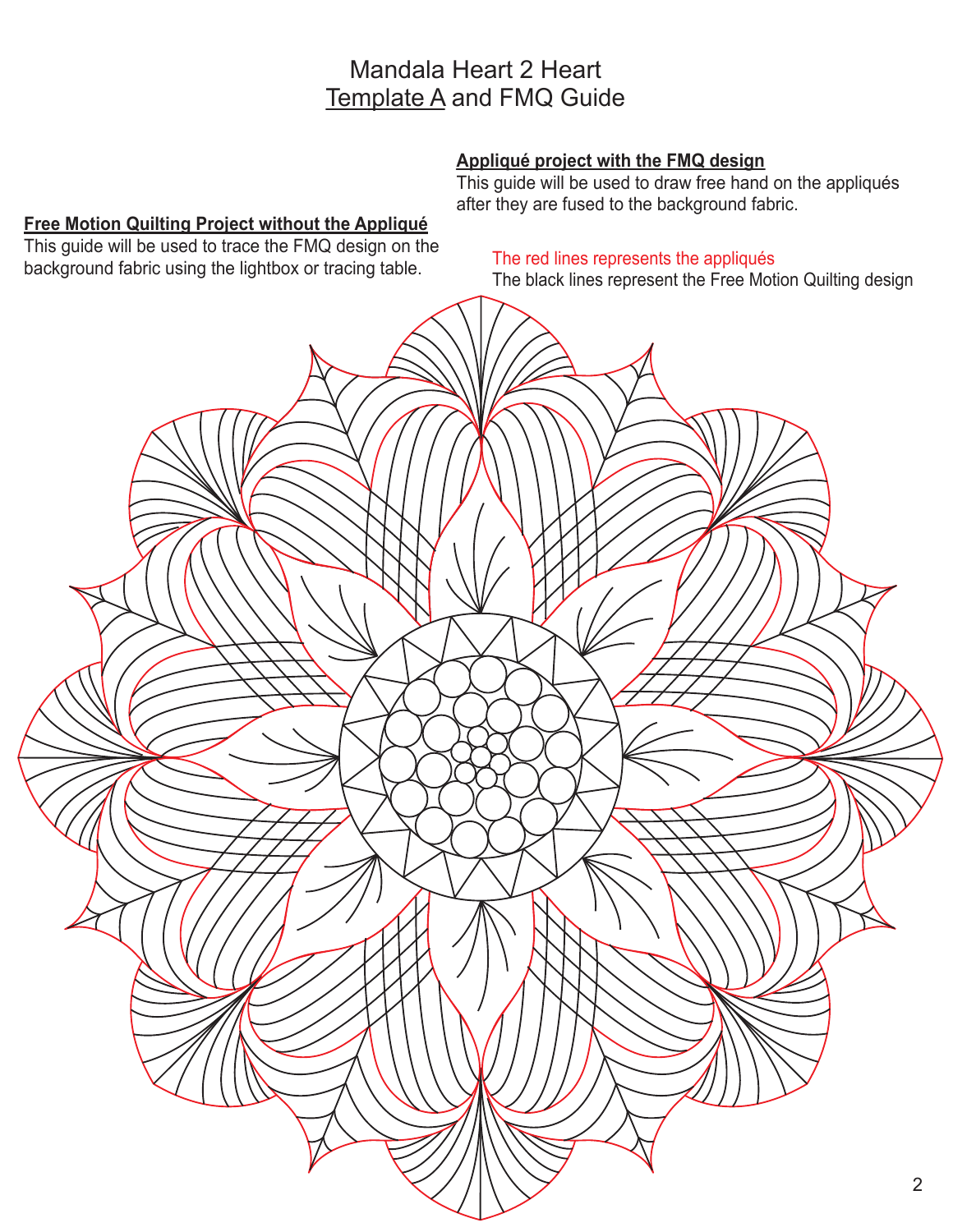### Mandala Heart 2 Heart Colored Embroidery Thread Guide

**FMQ project without Appliqué:** You will need the red, purple and gold or dark yellow.

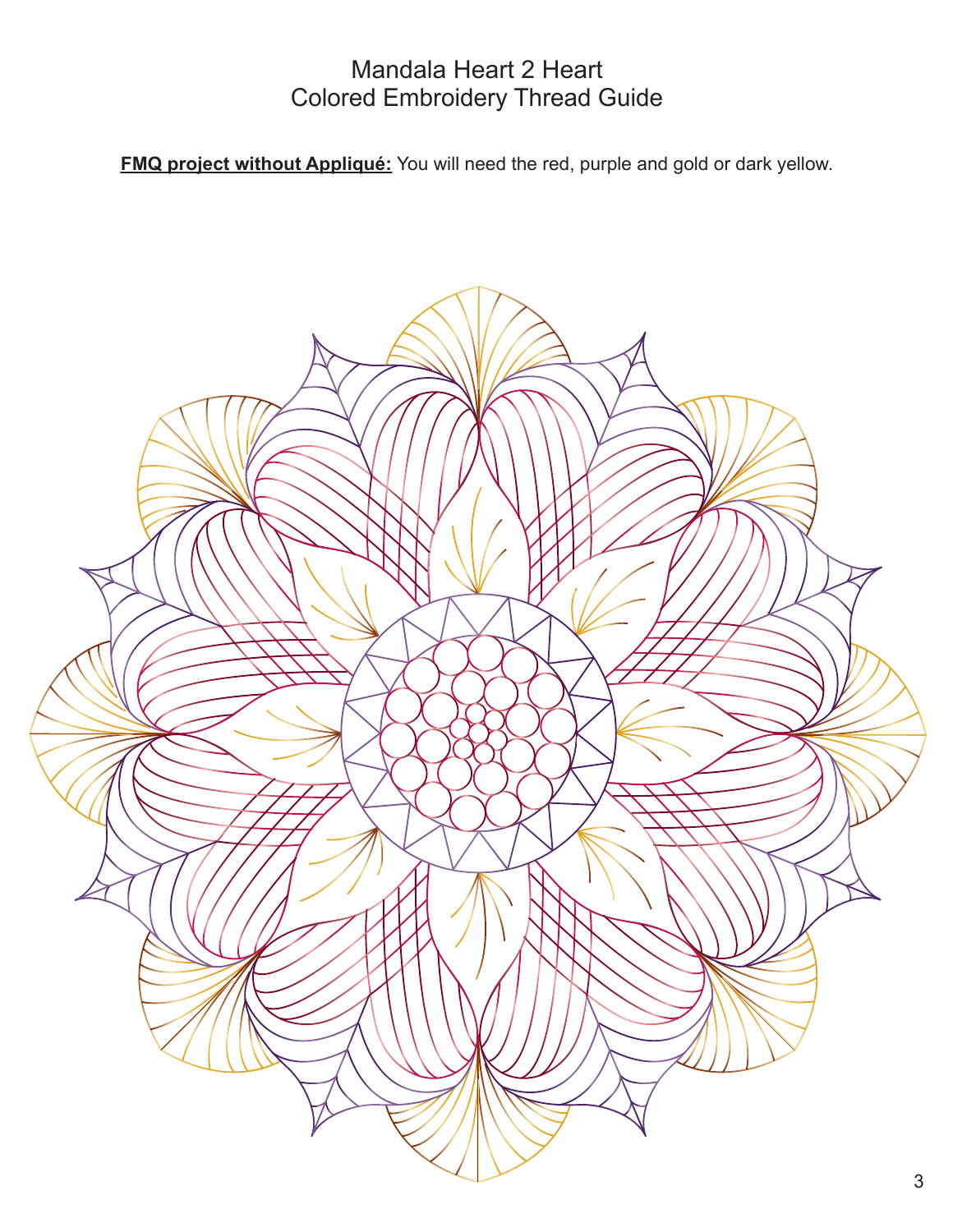# Mandala Heart 2 Heart Template B

## Guide to position the appliqués on the background fabric

- 1. Print template B and place it on the lightbox.
- 2. Take the green background fabric or the fabric you chose as the background (15'' x 15'') and place it on top of the paper template B.
- 3. Turn on the lightbox, center the design and pin the paper with the background fabric together.
- 4. Place the Appliqués on the background fabric as you see them through the fabric.
- Start by placing Appliqués number 1, then 2 and 3 and finish with appliqués number 4 and 5. When you are satisfied with the position of the Appliqués, press to fuse the Appliqués to the background.

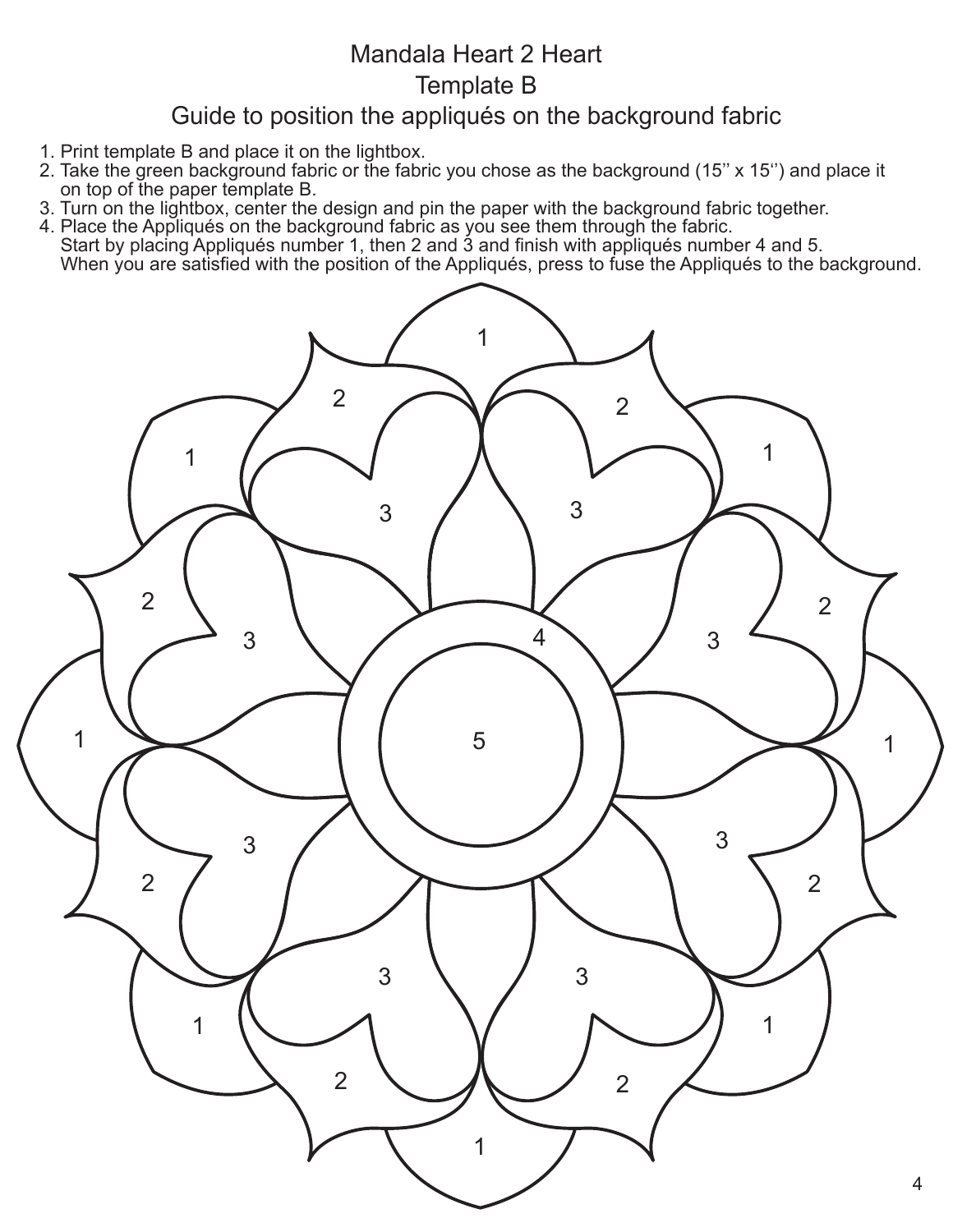# Mandala Heart 2 Heart Appliqué Guide for choice of fabric

When all the appliqués have been fused to the fabric of your choice, trace free hand, the FMQ design using the Guide on page 2.

To trace: If you have chosen dark fabric, use a mechanical chalk pencil and, if you have chosen light colored fabric trace with a pencil

**Note that certain appliqués will be placed either in front or behind other appliqués.**